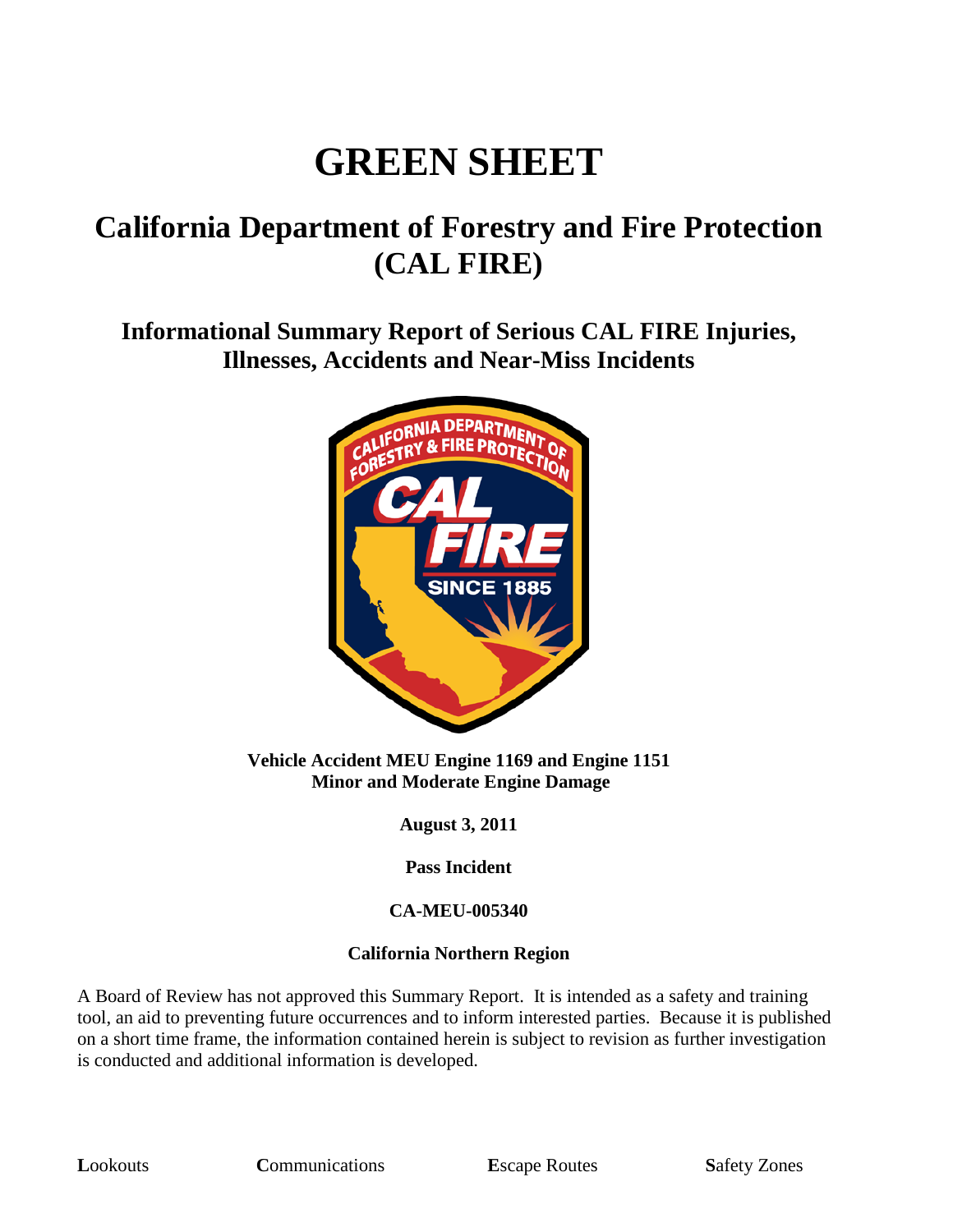## **SUMMARY**

On August 3, 2011 at approximately 12:03 P.M., a wildland fire was reported in grassland intermixed with oak woodland and timber on mountainous terrain in northeastern Mendocino County. Engine 1169 and Engine 1151 were parked on the left flank near the head of the fire. During a planning meeting at approximately 2:30 P.M., a flare-up occurred in a patch of timber just below the road where several emergency vehicles were staged. Due to the positioning of Engine 1169 and Engine 1151, it became immediately necessary for the two engines to back up thus providing room for other emergency equipment to move in order to avoid the flare-up. The two engines collided while backing away from the fire threat.

Engine 1169 received minor damage to the driver side door and a dent on the upper rear compartment. Engine 1151 received moderate damage to the engine's right rear corner. Engine 1169 was evaluated and repaired. Engine 1151 was evaluated to determine needed repairs. There were no reported injuries.

## **CONDITIONS**

Blands Cove Road (USDA – Forest Service Road 24N21) is a standard seasonal 20-foot wide dirt and rock-surfaced road. In the area of the accident, the road is approximately at mid-slope and trends east-west. The topography below the road is broken and, immediately beneath the flare-up and accident location, the slopes range from 40% to 50%. Interpretation of burn patterns and fire direction macro-indicators post-incident are consistent with the high heat concentration and flare-up which occurred in the patch of timber. Below the flare-up site, there is a distinct seasonal watercourse channel/swale which acted as a chimney. This feature is identified on the USGS topographic map (see attached topographic map insets on schematics). The channel very likely influenced the fire behavior that lead to the flare-up by concentrating heat and funneling winds towards the brush and timber.

The vegetation composition at the flare-up site included an approximate  $\frac{1}{4}$ - to  $\frac{1}{2}$ -acre patch of Douglas fir and ponderosa pine second-growth timber just below the Blands Cove Road. There was a brush component, primarily manzanita with incidental buck brush, on the slopes below the timber. To the west of the flare-up, the vegetation was true oak woodland mixed with annual grasses, star thistle and a minor brush component. Firefighting personnel observed the brush pre-heating the timber before the flare-up occurred. Estimated flame lengths of 10 to 15 feet were reported prior to the fire making a run into the conifers causing the flare-up.

The weather was taken at the Eel River RAWS Station near the fire's general origin area as follows:

- Relative Humidity: 20% 25%
- Temperature: 99° Fahrenheit
- Wind Direction: South
- Wind Speed: 2 mph (firefighting personnel reported localized gusts and constant wind shifts influenced by the terrain)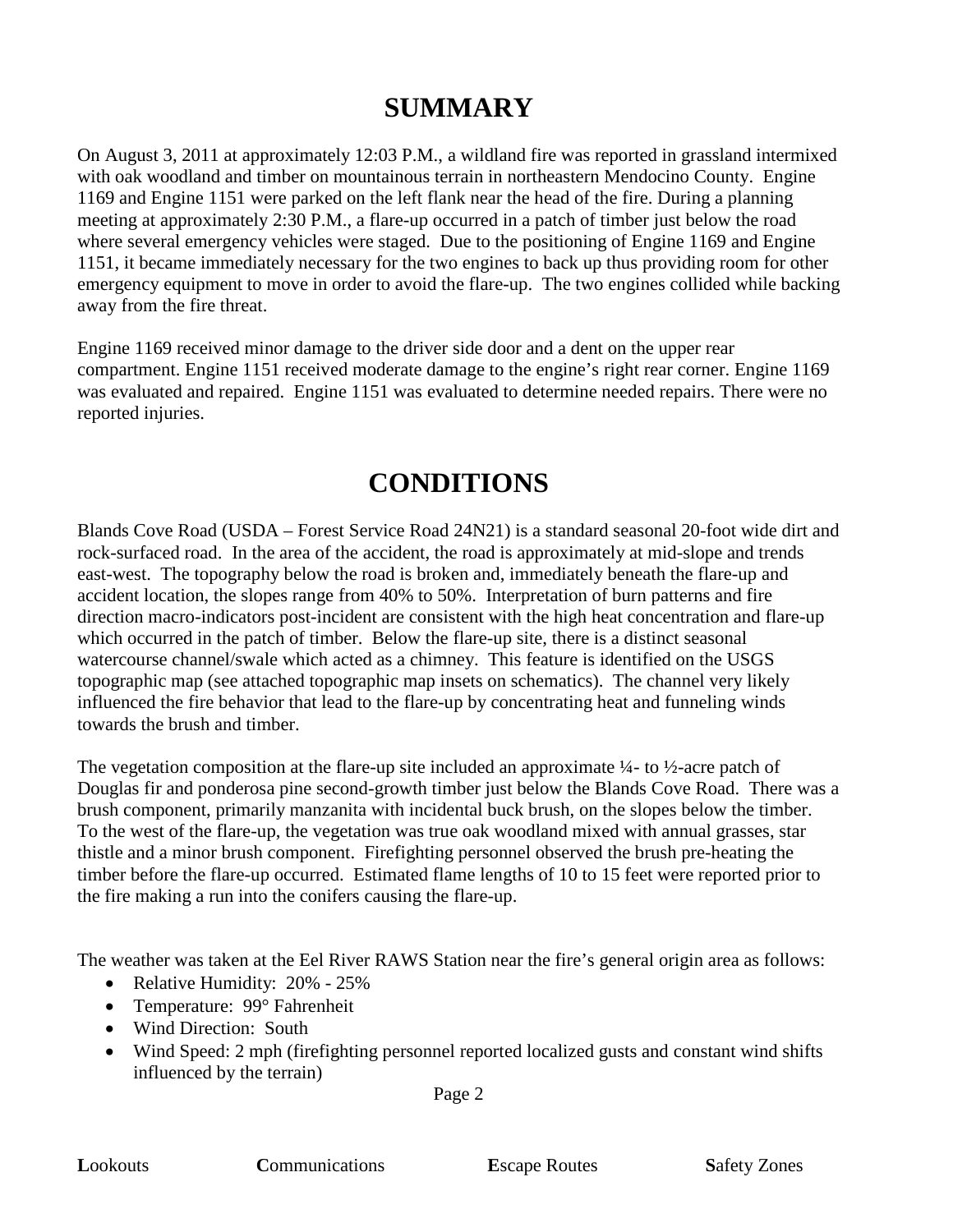The Fire Weather information during the Initial Attack phase:

- Ignition Component: 40
- Burning Index: 53
- Energy Release Component: 59

## **SEQUENCE OF EVENTS**

On Tuesday afternoon, August 3, 2011, a fire was reported in the area of Hams Pass in the Blands Cove area near the Middle Fork of the Eel River. In the Initial Attack phase, long range spotting was reported by firefighting personnel. Approximately two and a half hours into Initial Attack, the CAL FIRE engine company officers joined together to discuss an action plan on the Blands Cove Road along the left flank near the head of the fire. The company officer on Engine 1151 had assumed the role of Division Supervisor for Division A. Engines 1169 and 1151 were parked facing east. The company officers were attempting to determine fire access and develop a strategic plan with Battalion 1112. The battalion chief was assigned as the Operations Section Chief. During this brief period, several other CAL FIRE units met up with these units coming from the east. (See Illustrations)

Approximately 2:30 P.M, the crew of Engine 1169 observed the backing fire preheat and spread into the brush. The fire started to make a run into the patch of timber. On the tactical frequency, the company officer for Engine 1169 alerted the other units of the increased fire activity. The flare-up began to crown and push flames to the north towards the road. Engines 1169 and 1151 immediately backed their engines to allow the other equipment adequate room to travel west and out of harm's way. Battalion 1112 passed Engines 1151 and 1169 and turned around to face east on Blands Cove Road. Engine 1151 quickly reversed and in doing so backed into the driver's door of Engine 1169. With only a split-second viewing, the company officer on Engine 1169 saw the collision was imminent and sounded the air horn right at the point of contact. Due to the quick movement of vehicles by firefighting personnel, there was no further damage to the other equipment from the flareup.

### **INJURIES/DAMAGE**

There were no reported injuries. Engine 1169 (Model 34) received minor damage to the driver side door (a small dent) and a dent on the upper rear compartment. Engine 1151 (Model 34) received moderate damage to the engine's right rear corner. Engine 1169 was evaluated and repaired. Engine 1151 was evaluated to determine needed repairs.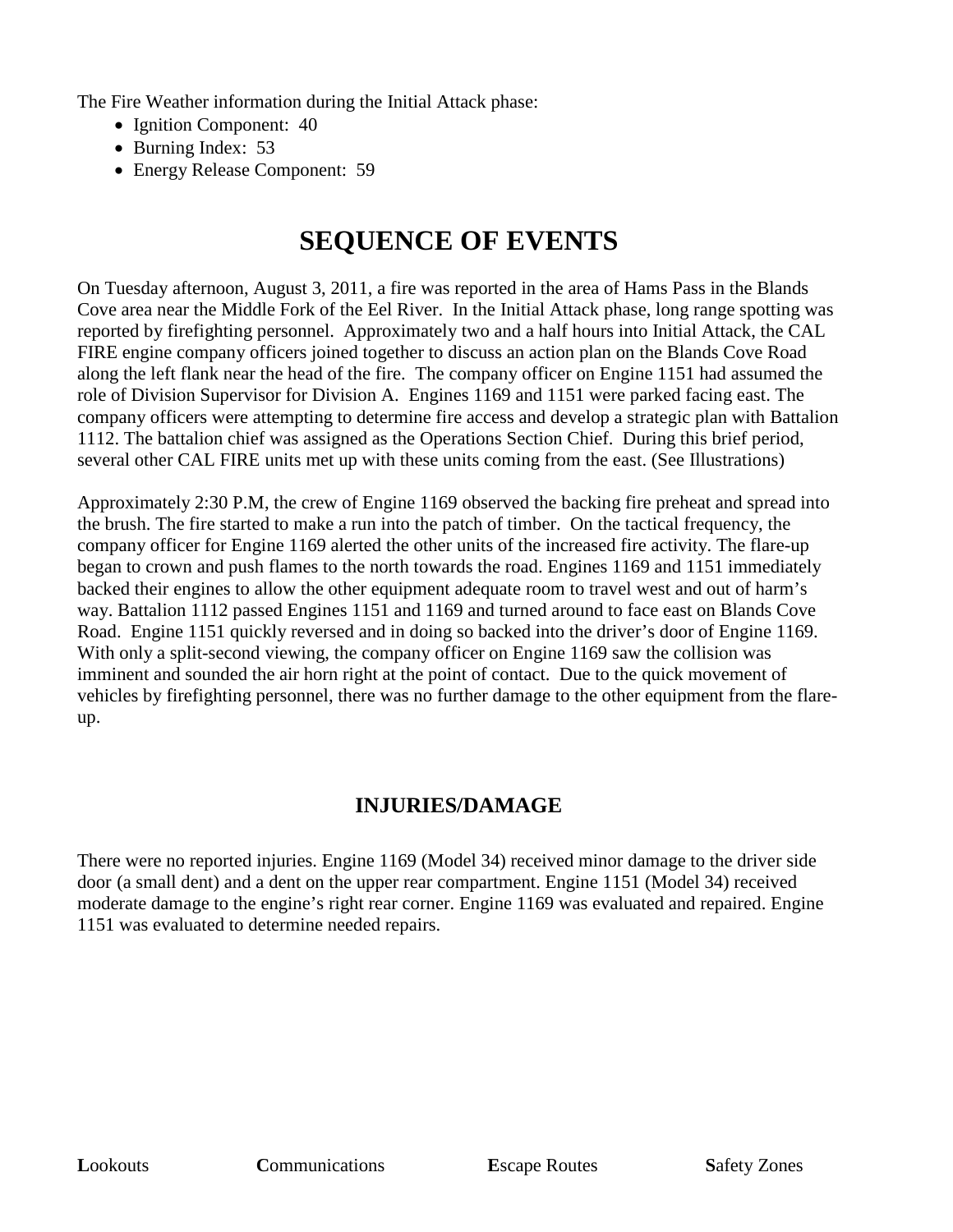## **SAFETY ISSUES FOR REVIEW**

- Most fires are innocent in appearance before unexpected shifts in wind direction and/or speed results in flare-ups or extreme fire behavior. In some cases tragedies occur in mop-up stage.
- Fires run uphill surprisingly fast in chimneys, saddles, gullies, and on steep slopes.
- Know what your fire is doing at all times.
- Maintain situational awareness and promptly act accordingly.
- Maintain awareness of current and expected weather and fire behavior.
- Apply LCES.

## **INCIDENTAL ISSUES/LESSONS LEARNED** (For Near-Miss and Non-Serious Accidents)

- Identify adequate escape routes and safety zones for personnel and equipment.
- Park apparatus facing away from the hazard and if possible with the pump panel facing the hazard.
- Do not stage equipment and personnel in the green where chimneys, saddles and gullies exist.
- Use topographic maps whenever possible to help identify features which may influence fire behavior.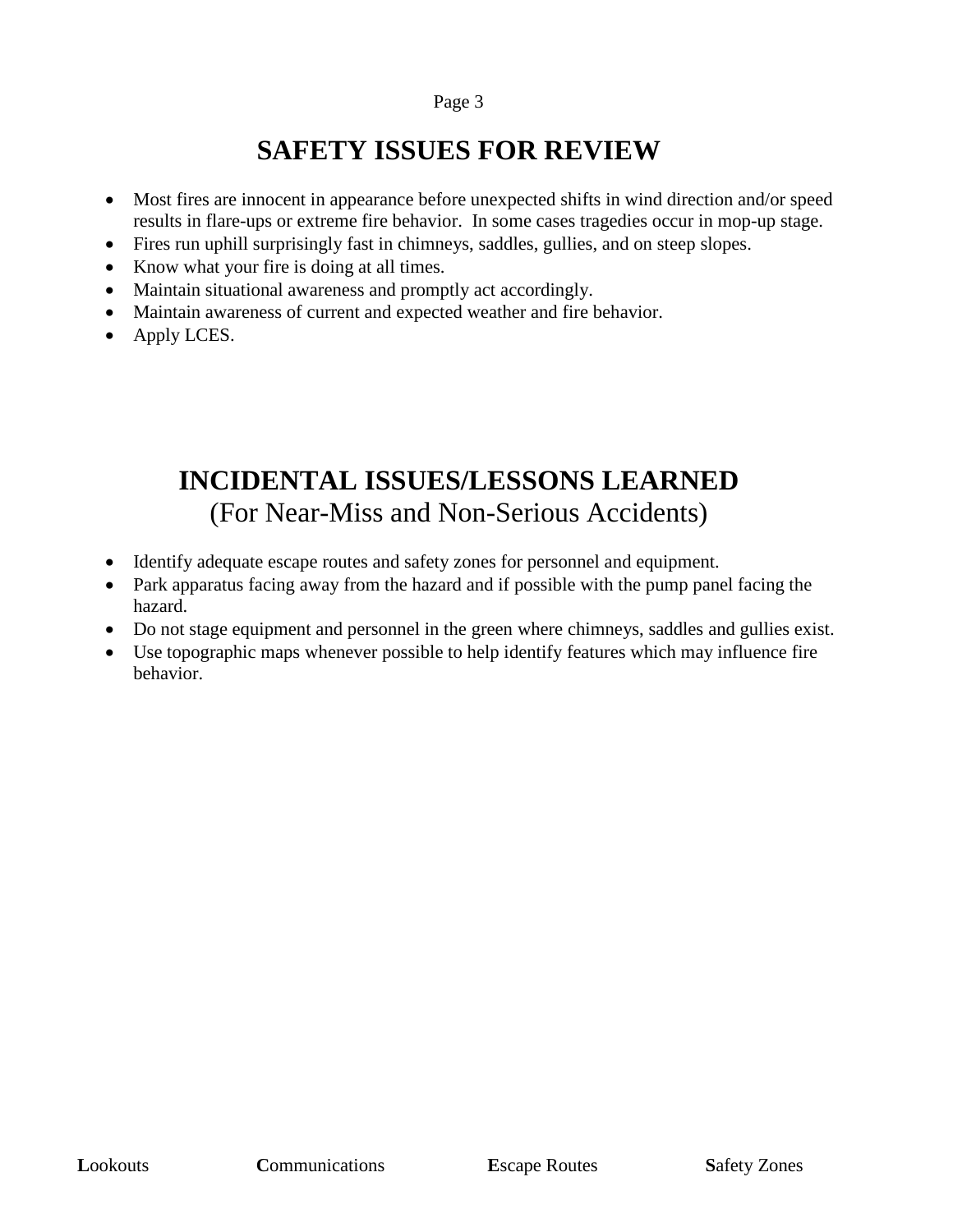#### **ILLUSTRATION - A**

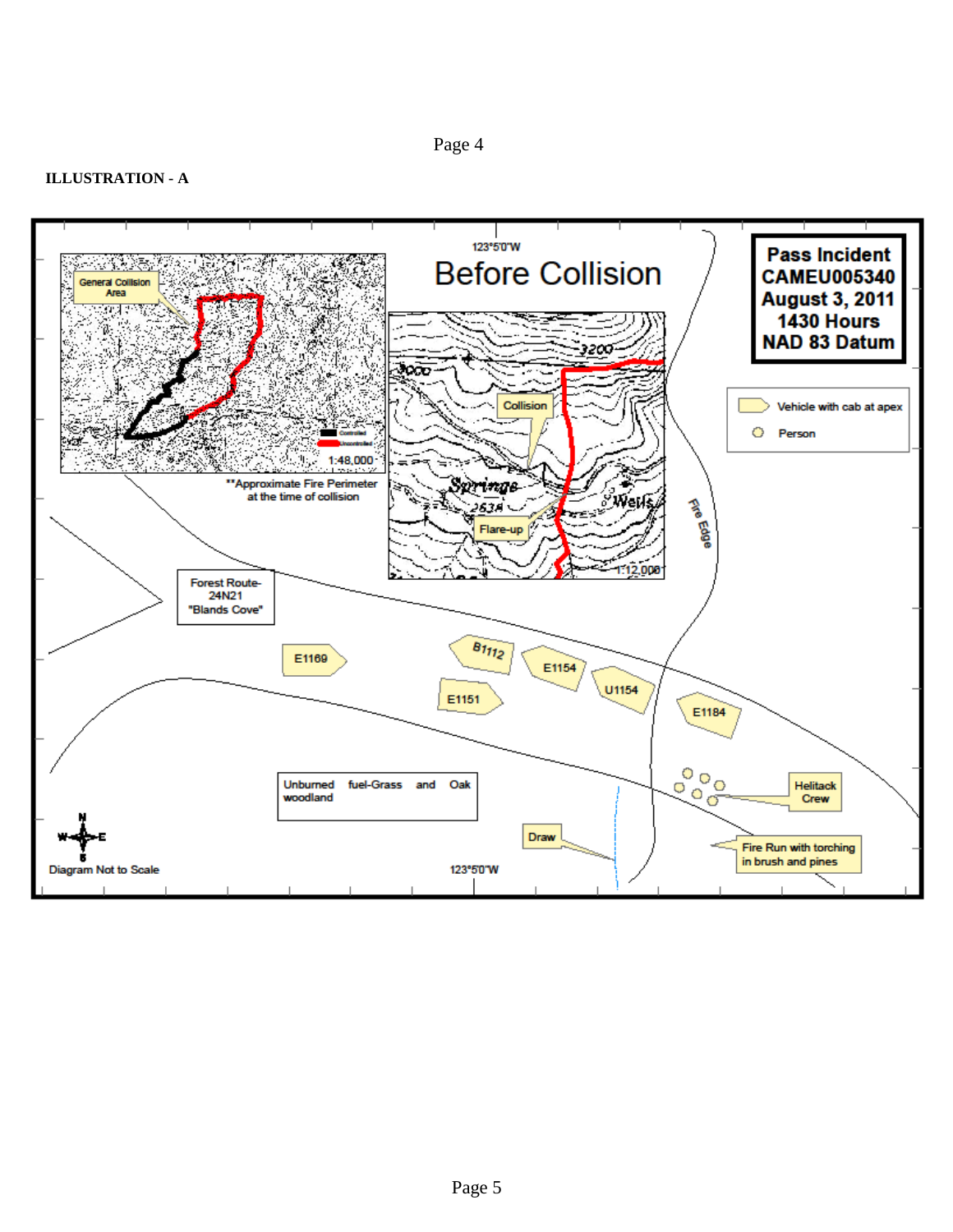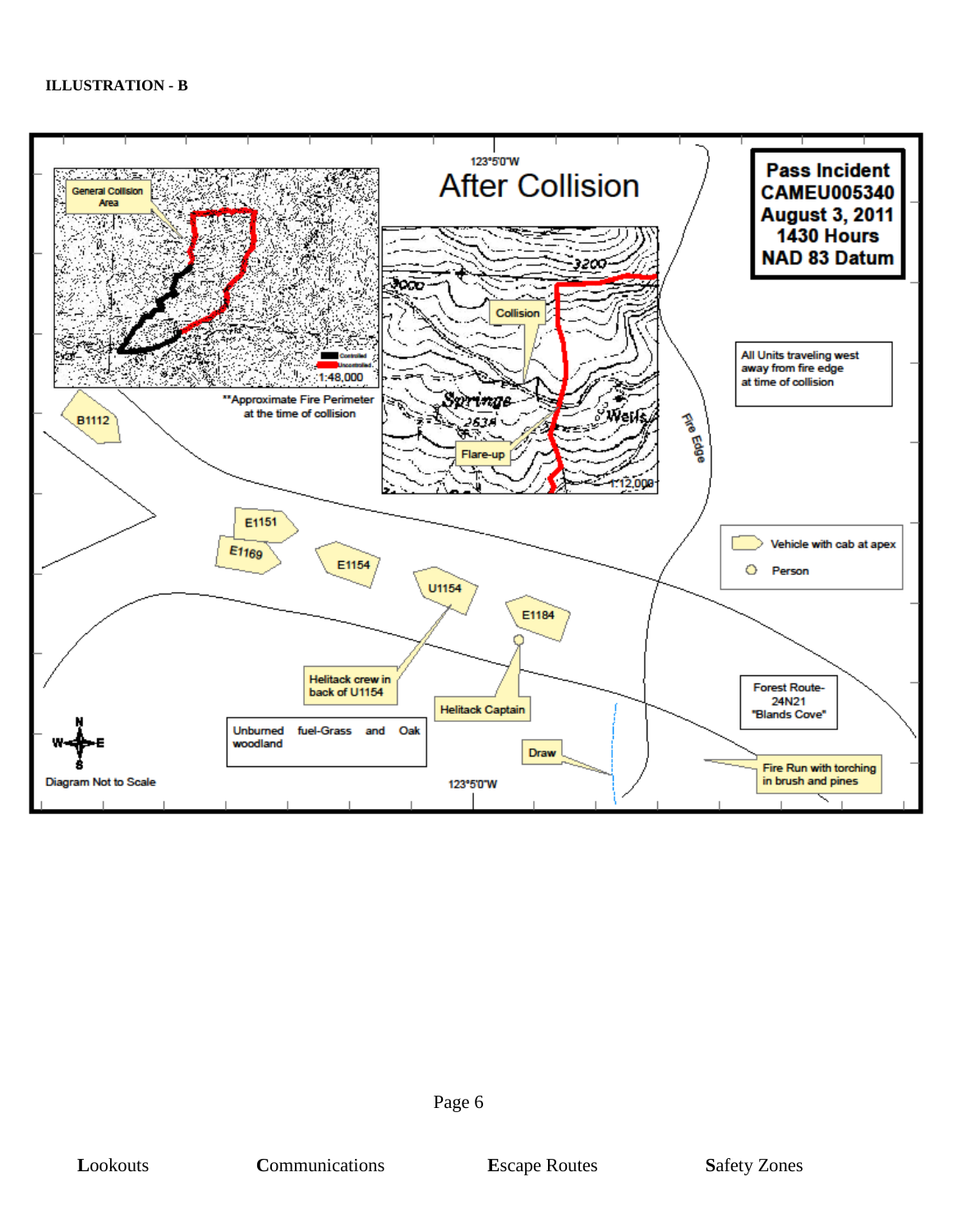

Image taken by Firefighter after collision and as flare-up has subsided. Viewing east from collision location.



Similar view during post incident accident review.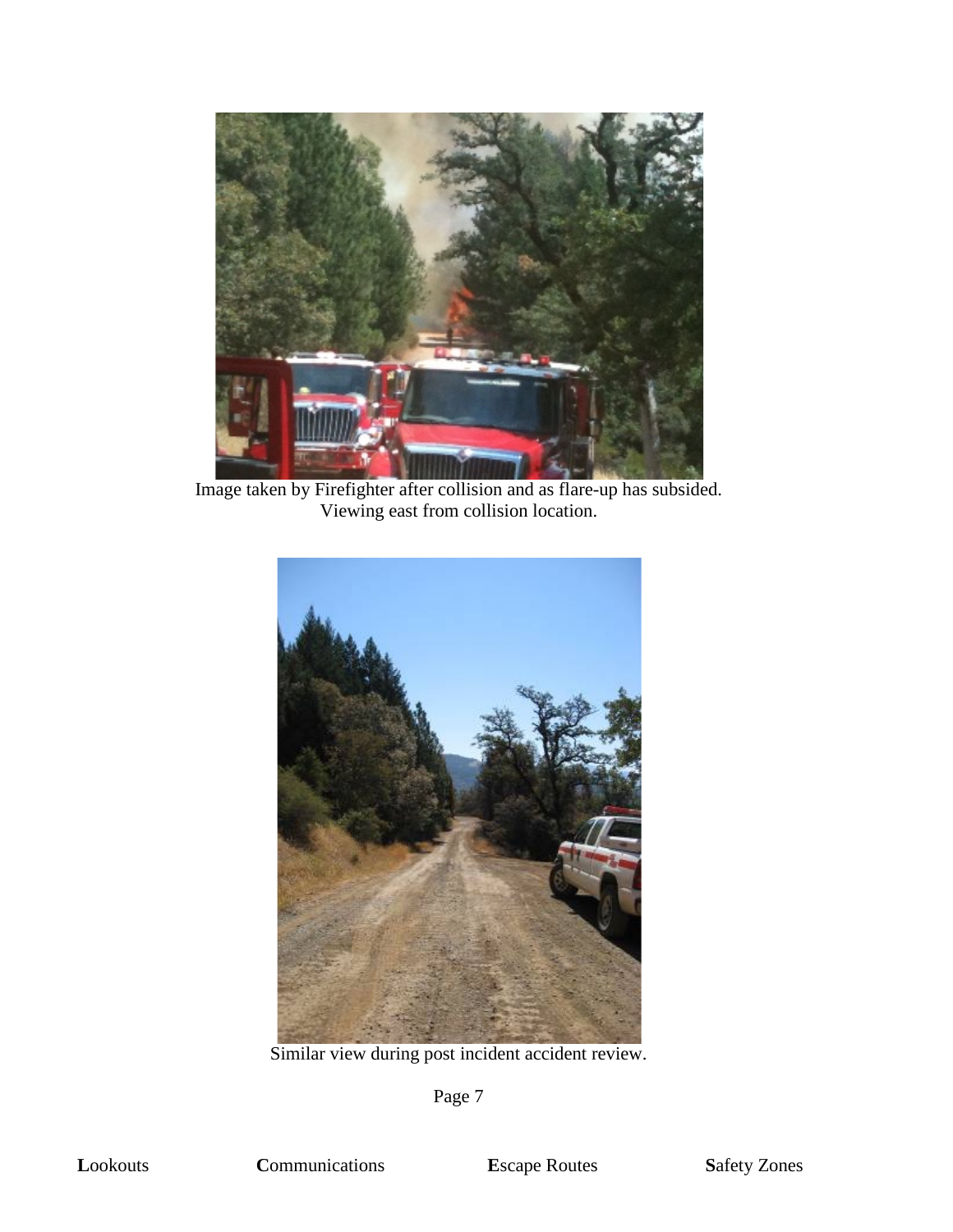

North portion of the timber patch receiving the most intense heat. Viewing south from Blands Cove Road.



The draw just west of the flare-up. Viewing south from Blands Cove Road.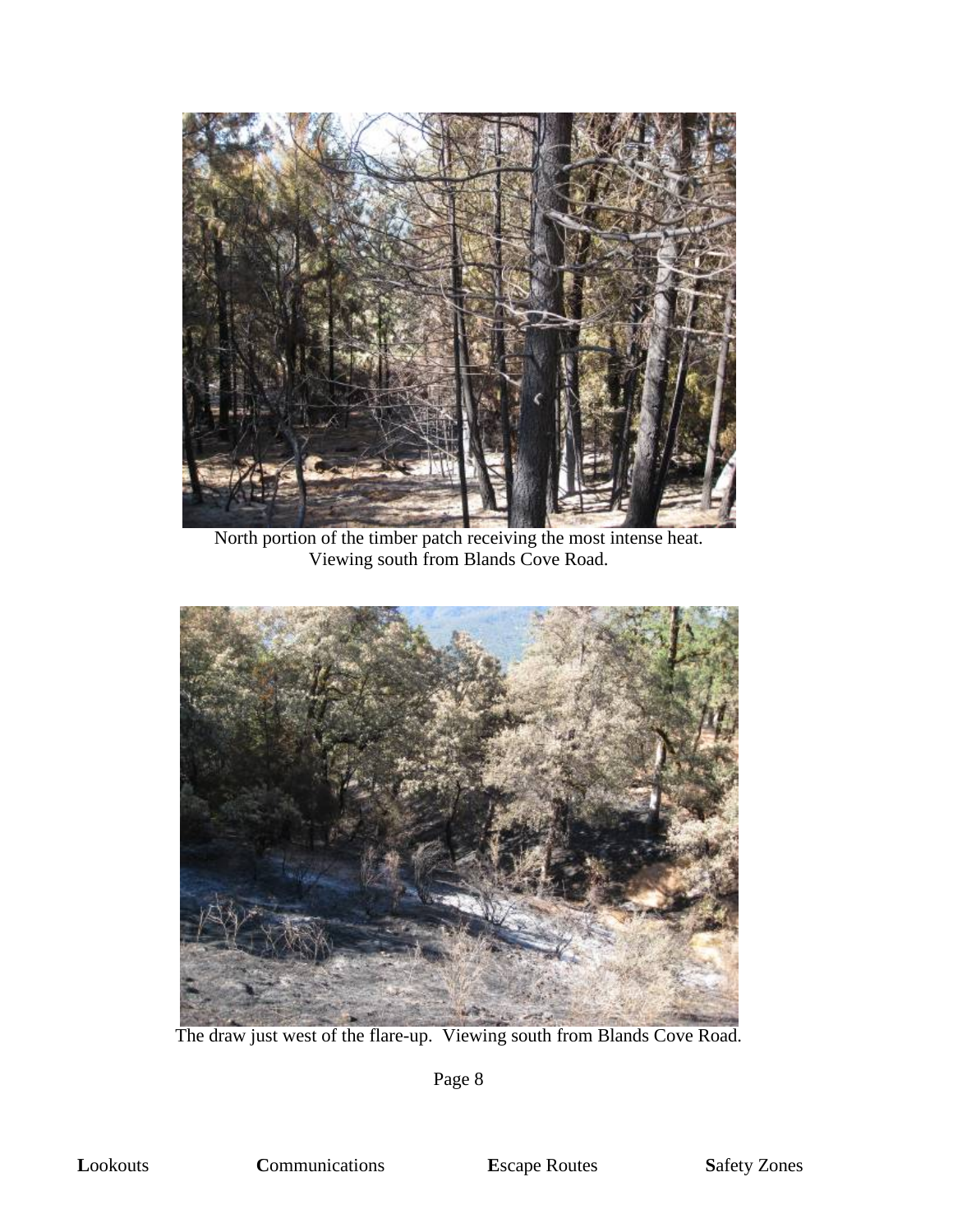

Damage to Engine 1169 – Driver's door.



Damage to Engine 1169 – Driver's side compartment.<br>Page 9